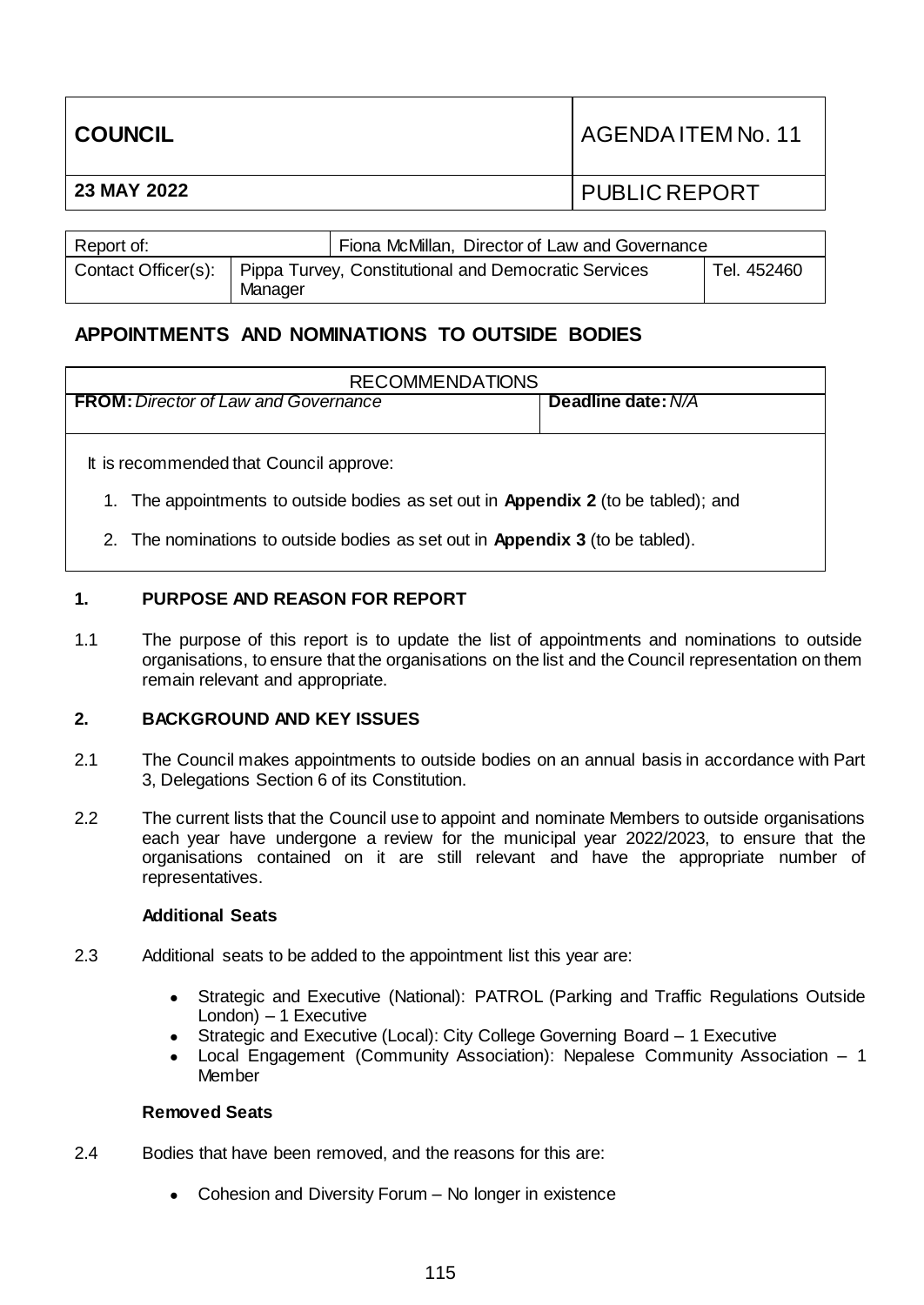- Cambridgeshire and Peterborough Road Safety Partnership Board now moved to officer level
- Peterborough Sight Group remodelled, Councillor representation no longer required
- Charity Consisting of Cups etc. of Former 336 Field Battery RA (TA) Board of Trustees Cups returned to the Council, Board no longer required
- East Community Association No contact
- Glinton Community Association Parish Council representation considered by the Association to be sufficient
- Hampton Vale Community Association No representatives requested by the Association going forward
- Millfield and New England Regeneration Partnership No contact
- South Bretton Community Association No contact

## **Disputed Seats**

2.5 Any disputed seats between political groups will be presented to the Leader, as per the constitution, with the Leader's determination to be included within the proposals at Appendix 2 and 3. Details of any disputed seats will be included in Appendix 1.

## **3. CONSULTATION**

3.1 Consultation has taken place on the proposed outcome of the annual review with the Group Leaders and council officers. Group Leaders have provided officers with a list of proposed appointments and nominations, which are reflected in the appendices.

## **4. IMPLICATIONS**

## **Financial Implications**

4.1 There are no financial implications arising from this report.

#### **Legal Implications**

- 4.2 Members placed on outside bodies fall into two distinct categories.
- 4.3 The first, a minority, is the appointment of Members to outside bodies. There are distinct rules around appointments concerning payment, duties, insurance and so forth. A Member who is appointed in such a way will be there to fulfil a specific representational role on behalf of the Council. Examples include membership of a representational body, such as Local Government Association body, or a functional body, such as a council owned company.
- 4.4 The second is the more general. This is where a body approaches the Council because it wishes, or is sometimes required, to have a councillor as part of its membership. The actual appointment of the Councillor, however, is made by the body concerned and not the Council. That Councillor's role as a member is then determined by the nature of that organisation. The Council's role in relation to this category begins and ends with the nomination of the Councillor(s) to the organisation concerned, although the Council may wish to approach one of those Councillors later on to obtain expertise or input to a scrutiny committee or commission. Examples include the Citizens Advice Bureau and to a whole range of community or local charitable bodies.

#### **Equalities Implications**

4.5 There are no equalities implications arising from this report.

#### **Carbon Impact Assessment**

4.6 There is no change in the Council's carbon impact arising from this decision.

## **5. BACKGROUND DOCUMENTS**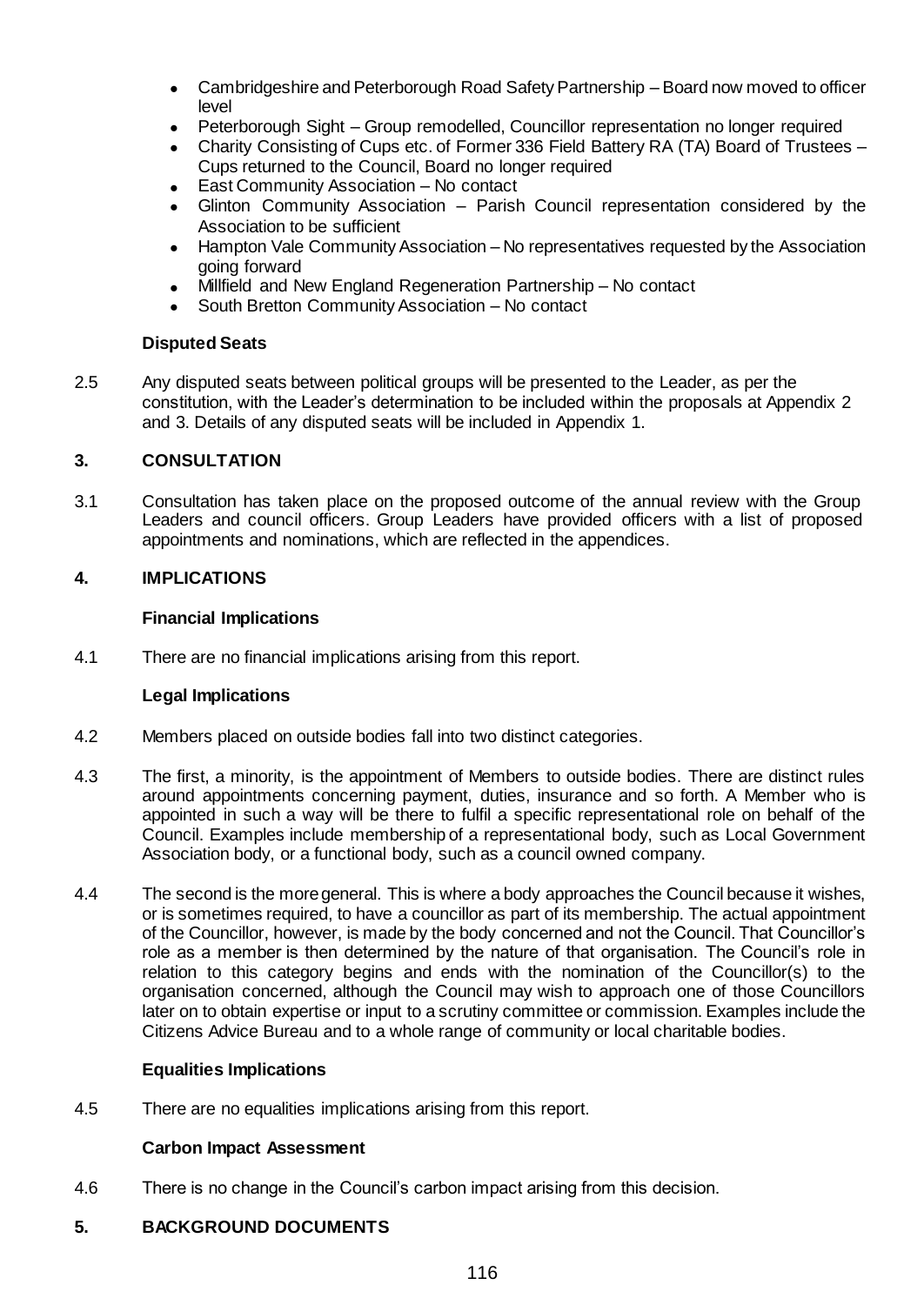Used to prepare this report, in accordance with the Local Government (Access to Information) Act 1985

5.1 Appointments and Nominations to Outside Bodies 2021-22 CMDN

# **6. APPENDICES**

6.1 Appendix 1 (to be tabled) – Disputed Appointments or Nominations Appendix 2 (to be tabled) – Appointments to Outside Organisations

Appendix 3 (to be tabled) – Nominations to Outside Organisations